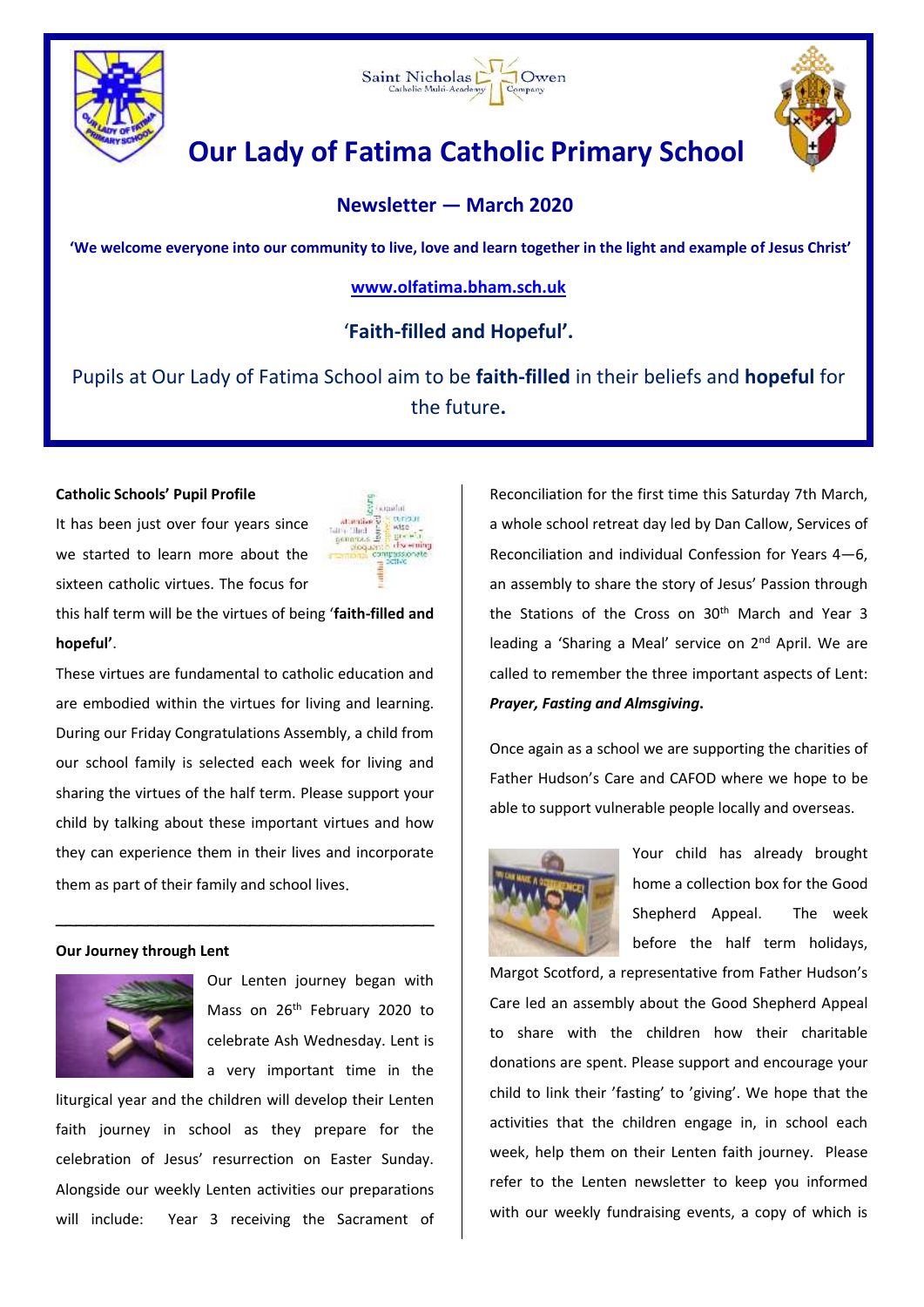available on the school's website under the Diary Dates section. These events aim to be as enjoyable as possible so that the children recognise that helping others in greater need does not have to be a painful sacrifice. Please encourage your child to take part in our planned Lenten activities, so that they can actively do something for the good of others. The Wednesday Word, class prayer bags and 'Lent 2020 Walk with Me calendars' are also useful ways that you can prepare at home as a family.



Pope Francis says: "*Lent should be a time to find God in the 'desert', that is, dismantle and strip down the noisy, distracting environment around us. Put away devices, stop gossiping and* 

*end insults. Create a holy place in one's heart of prayer and kindness*." He not only encourages us to demonstrate small gestures of kindness to show that we care, but also to show mercy and forgiveness towards each other. Maybe during this Lent, we can take time to reflect on our own faith; we may be living a tired, habitual faith, which can be revitalised by devoting more time to prayer*.*

\_\_\_\_\_\_\_\_\_\_\_\_\_\_\_\_\_\_\_\_\_\_\_\_\_\_\_\_\_\_\_\_\_\_\_\_\_\_\_\_\_\_\_\_\_\_

#### **'Bake Off'**



Congratulations to all pupils who took part in the pupil 'Bake Off' at

the end of last half term. **34** pupils submitted a cake entry. The standard was extremely high and Mrs O'Brien and Mrs Smith had a very difficult and challenging job to choose a winning entry. Congratulations to Emily in Year 5 who was crowned the winner. Saviore in Year 2 came second and George's entry in Year 4 was third. Thank you to all pupils who made and bought cakes. Donations will be sent to CAFOD, together with our Harvest Service and Lenten donations. Final fundraising figures will be shared in May's newsletter. We thank you for your generosity.

#### **Attendance**

Congratulations to **Year 3** for winning the Attendance Cup for last half term with a tremendous attendance of **98%.** To date the overall attendance percentage is **97.1%**, which is above the national average.

Only a small minority of children's education at Our Lady of Fatima School is affected by poor attendance. Letters have been and will continue to be issued separately to parents whose child's attendance is a cause for concern. Teachers will inform you of your child's mid-year attendance figures during the Parent Consultation evenings in March. A reminder that any holidays (including long weekends) during term time are **unauthorised** absences. It is these 'odd' days off that greatly affect your child's education and our attendance figures.

| <b>Year Group</b> | %<br>attendance |
|-------------------|-----------------|
| Year 3            | 98              |
| Year 5            | 97.7            |
| Years 1, 2, 4     | 97              |
| Year 6            | 96.6            |
| Reception         | 95.8            |

Medical and dental appointments should be taken outside of school hours, except for emergencies. Medical practitioners are usually most accommodating and will see children before or after school hours. Appointments during the school day lead to lost opportunities for continuous learning. We now require proof of any medical appointments made, so please be prepared to show these to the office staff if you are unable to make an appointment outside school hours. Thank you for your co-operation.

#### **Pa**r**ent Consultation Meetings**

Parent Consultation Meetings will take place on **Wednesday 4th March and** 

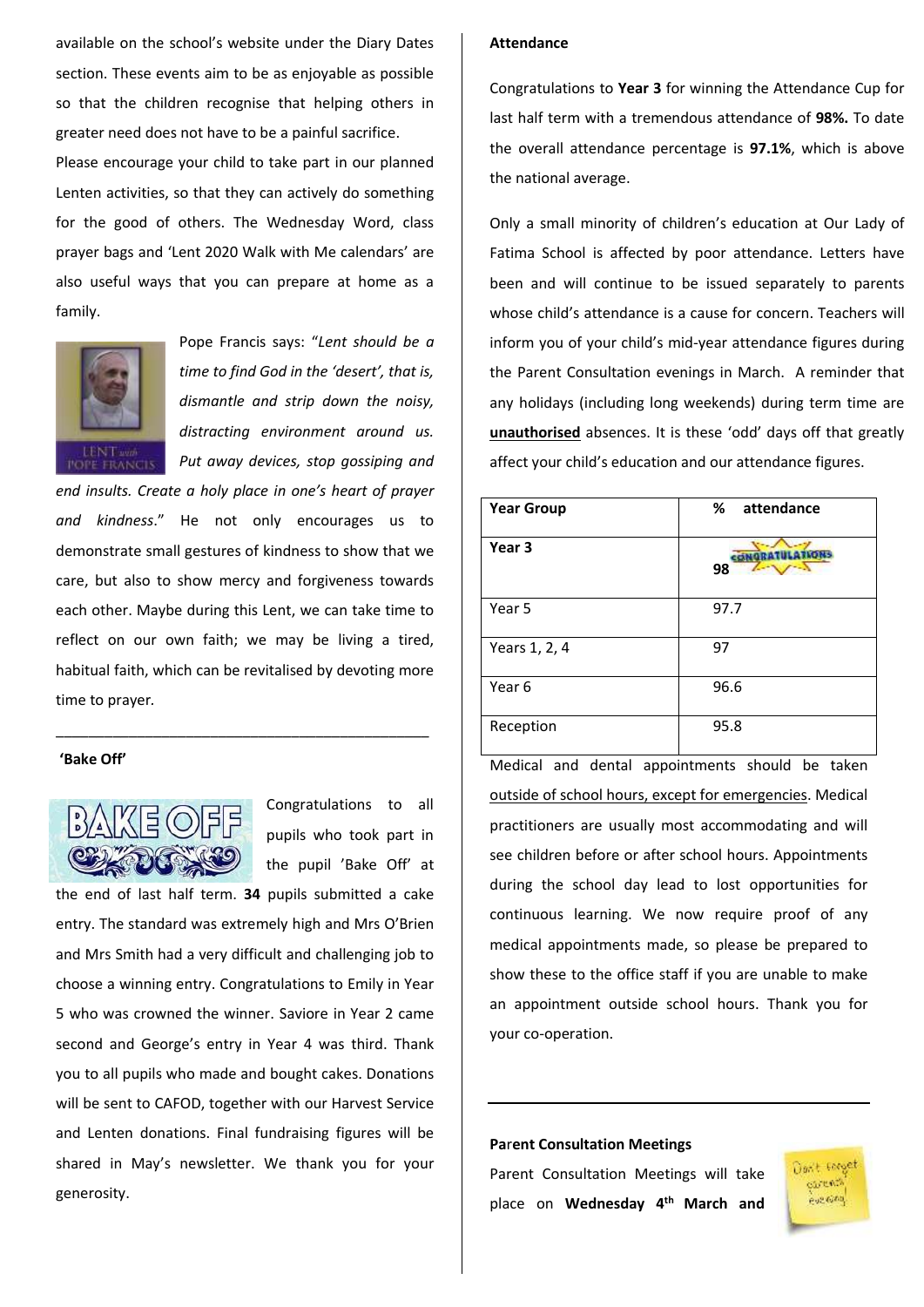**Thursday 12th March**. Classrooms will be open for parents to view classwork and meetings will take place in the school hall. We suggest that you arrive early for your appointment so that you have enough time to look at your child's work before meeting with the class teacher. Please remember that we are unable to offer supervision for children, so please make arrangements in advance for children to be supervised off premises. The first appointment is scheduled for 4 pm to enable appropriate child care arrangements to be put in place after school. Places may be available in the Before and After School Club- please contact the Club on 07805 511796 should you wish to enquire about child care provision.

#### **Mass at Our Lady of Fatima Church**



During this half term and next term, classes will be attending Mass at Our Lady of Fatima Church. Parents are most welcome to join

their child's class at church. However, if there are any parents able to walk to church from school with their child's class, they will leave school at approximately 9.05 am.

\_\_\_\_\_\_\_\_\_\_\_\_\_\_\_\_\_\_\_\_\_\_\_\_\_\_\_\_\_\_\_\_\_\_\_\_\_\_\_\_\_\_\_\_\_\_

Years 4 and 5: Tuesday 10<sup>th</sup> March 2020 at 10 am.

The parishioners are always so pleased when the children attend Mass at church and it is good to see a growing number of our parishioners attending Mass in school.

\_\_\_\_\_\_\_\_\_\_\_\_\_\_\_\_\_\_\_\_\_\_\_\_\_\_\_\_\_\_\_\_\_\_\_\_\_\_\_\_\_\_\_\_\_\_

#### **St Patrick's Day Parade**



This year the Birmingham St Patrick's Day parade will take place on Sunday 15<sup>th</sup> March 2020. The parade will be

from noon to 2pm along Digbeth High Street. It starts with a confetti blast and the theme will be 'The Irish Quarter'.

This year's event will pay homage to the contribution Irish workers made to the rebuilding of Birmingham in the post-War period and the ongoing development of Digbeth. Organisers are hoping that vast crowds will turn Digbeth into a 'sea of green' as they enjoy music, dance and lots of fun.

#### **St Patrick's Day Themed Lunch**

If your child usually has a packed lunch but would like a school meal on **Tuesday 17th March** to celebrate St Patrick's Day, please arrange this through the office and ParentPay. KS1 pupils do not need to pay as payment is covered by the universal free school meals scheme.

\_\_\_\_\_\_\_\_\_\_\_\_\_\_\_\_\_\_\_\_\_\_\_\_\_\_\_\_\_\_\_\_\_\_\_\_\_\_\_\_\_\_\_\_\_

#### **Readathon**



As part of our Lenten almsgiving, pupils are taking part in a Readathon this year. The 2 week challenge

is for children to set themselves a target to read a certain amount in those weeks and be sponsored for successfully completing their targets. Readathon officially started on Friday 28<sup>th</sup> February and will end on Monday 16<sup>th</sup> March. Please send in all sponsor money collected week beginning 16<sup>th</sup> March.

All the money raised will be in aid of children's hospitals, providing children, who spend a bulk of their lives in hospital, with new books and visits from librarians to enable them to escape with a good book. We hope the children will enjoy the challenge and even spark a love of reading for many years to come.

\_\_\_\_\_\_\_\_\_\_\_\_\_\_\_\_\_\_\_\_\_\_\_\_\_\_\_\_\_\_\_\_\_\_\_\_\_\_\_\_\_\_\_\_\_\_

#### **Science Week**



Science Week will take place from Monday 9<sup>th</sup> March. If your child has signed up to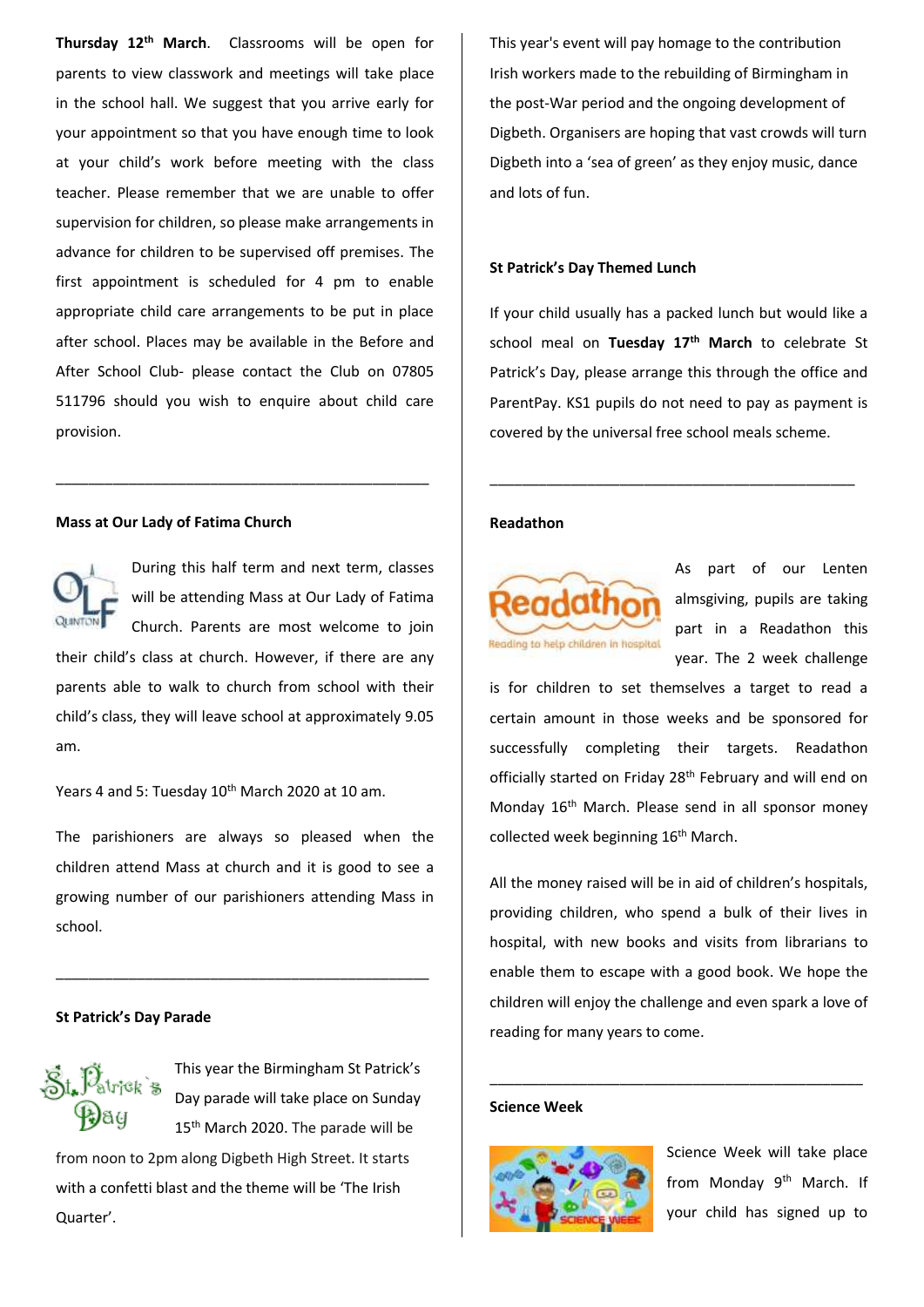compete in the Science projects, entries will need to be in school from Friday  $6<sup>th</sup>$  March with the deadline being Monday 9th March. There will be lot happening during Science Week: children will be showcasing their projects to the school; we will welcome special scientist visitors; the children will be invited to dress up as Scientists. Further details will be issued in a future letter, so keep an eye out for more information on this incredibly exciting week.

#### **Rags to Riches Appeal**

Another aspect of our almsgiving during Lent is to support the 'Rags to Riches' campaign which begins on Monday 23<sup>rd</sup> March. Through this campaign we are asking parents to donate reusable clothes to school. Further information will be shared regarding the types of clothes we will be collecting very soon.

\_\_\_\_\_\_\_\_\_\_\_\_\_\_\_\_\_\_\_\_\_\_\_\_\_\_\_\_\_\_\_\_\_\_\_\_\_\_\_\_\_\_\_\_\_\_

\_\_\_\_\_\_\_\_\_\_\_\_\_\_\_\_\_\_\_\_\_\_\_\_\_\_\_\_\_\_\_\_\_\_\_\_\_\_\_\_\_\_\_\_\_\_

#### **Parking**



We have had numerous complaints regarding parking around school this term from parents and local residents. Please remember to be courteous towards our

local residents when choosing a place to leave your car. Residents need to be able to access the garage areas during the day. Photographic evidence of cars parked illegally on the surrounding roads to all three of our entrances can be submitted to the police by any member of the public. Our local residents know this, so please be careful not to park inconsiderately by blocking their driveways. Parking on double yellow lines or zigzags restricts the view and safety of our pupils and families. Please also refrain from disposing of any rubbish from your car into residents' bins.

#### **A Plea to all Families**

You may be aware from media coverage that government funding to education is extremely challenging. We aim to continue to provide an excellent education for all the children at Our Lady of Fatima Catholic Primary School, despite very demanding financial times. The vast majority of the budget is quite rightly spent on education, but this leaves very little for the maintenance and upkeep of the school building and its surroundings. I am sure you will agree that Mr and Mrs Rollason work outstandingly hard to maintain our school environment. We are most grateful to some members of the Academy Committee and PTA who have spent some time improving the external environment with their gardening skills. Please contact the school office if you feel you could offer some time to help with small maintenance jobs. Thank you in advance for your support.

## **Hagley Pyramid Concert at Birmingham Town Hall**

\_\_\_\_\_\_\_\_\_\_\_\_\_\_\_\_\_\_\_\_\_\_\_\_\_\_\_\_\_\_\_\_\_\_\_\_\_\_\_\_\_\_\_\_

Parents and families who attended the Hagley Pyramid Concert at Birmingham Town Hall on 13<sup>th</sup> February certainly enjoyed the event, especially our own children's performance of 'Ain't no mountain high enough'. We were incredibly proud of the children, both in terms of behaviour and their top quality performance. Well done to Year 5! Our thanks go to Mr Mallinson for preparing and co-ordinating such a spectacular event of Catholic schools coming together to share their talents. Plans are already in place for next year's concert, which has a Brit-Pop theme.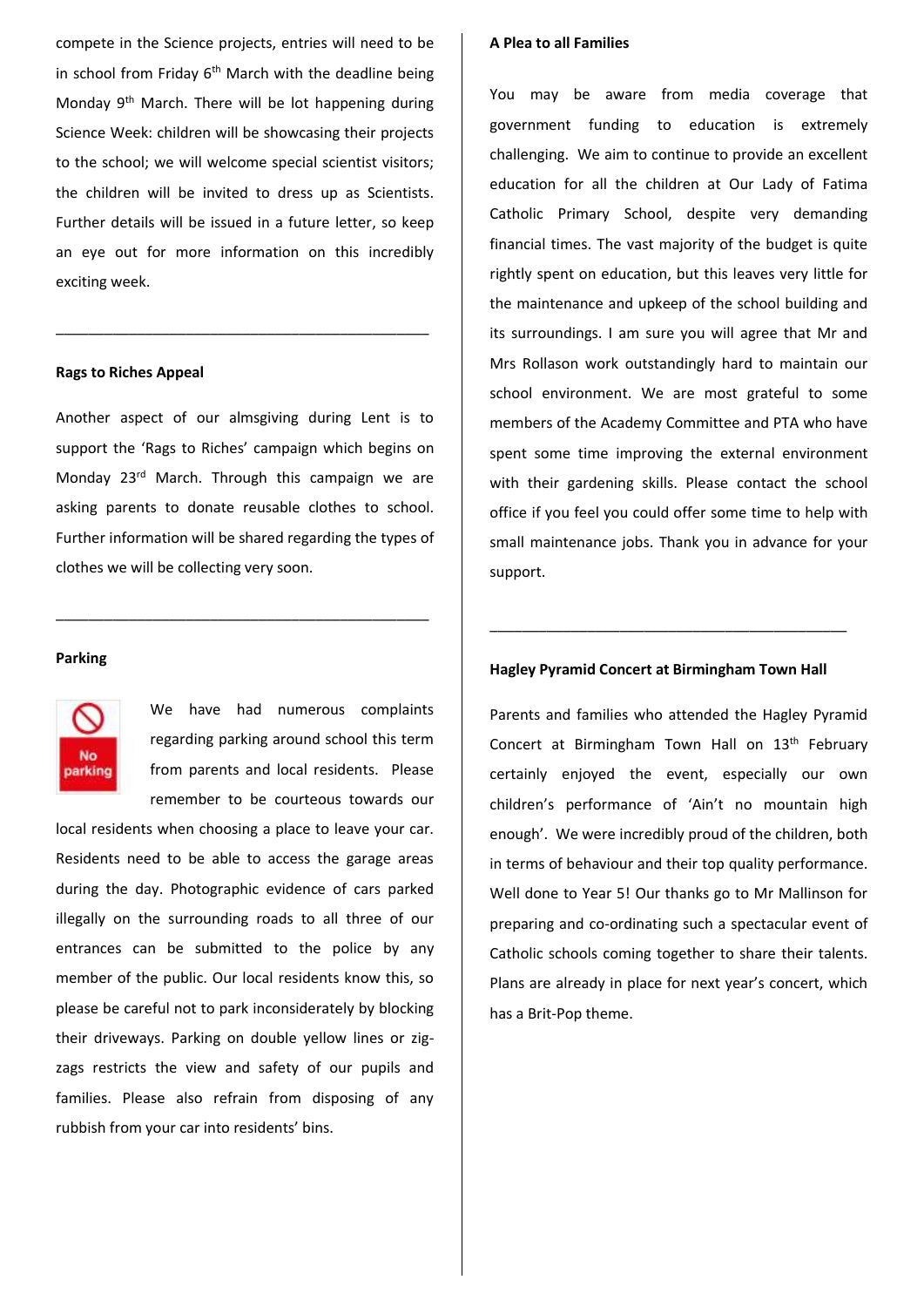## **Reminder of the remaining Teacher Training Days 2020**

**Monday 8th June 2020 and Monday 20th July 2020**

**Dates for Diary: March- April 2020** (Lenten Activities were also issued in a separate letter). There may be more dates to add as the term continues but these dates are available so far:

| Sun 1st Mar                | Year 6 reading at 11.00 am Mass at Our Lady of Fatima Church                      |
|----------------------------|-----------------------------------------------------------------------------------|
| Mon 2 <sup>nd</sup> Mar    | Year 6 ONLY non-uniform day: Feast of St Chad                                     |
| Wed 4 <sup>th</sup> Mar    | Parents' Evening 4pm-7pm. (1) Parents only for all appointments- please make      |
|                            | arrangements for your child/ren to be supervised at home.                         |
| Thurs 5 <sup>th</sup> Mar  | World Book Day - Children invited to bring in Bibles to be blessed by Father Long |
| Fri 6 <sup>th</sup> Mar    | Lent Fast Day                                                                     |
| Fri 6 <sup>th</sup> Mar    | Science Projects to be brought into school                                        |
| Sat 7 <sup>th</sup> Mar    | 11.00 a.m. Sacrament of Reconciliation Year 3 at Our Lady of Fatima Church        |
| Sat 7 <sup>th</sup> Mar    | 6.00 pm Swimming Gala                                                             |
| Sun 8 <sup>th</sup> Mar    | Year 5 reading at 11.00 am Mass at Our Lady of Fatima Church                      |
| Mon 9 <sup>th</sup> Mar    | Science Fortnight begins                                                          |
| Mon 9 <sup>th</sup> Mar    | 1.30 pm Visit from Fire Station for Year 4                                        |
| Tues 10 <sup>th</sup> Mar  | 10.00 am Years 4 and 5 Mass at Our Lady of Fatima Church                          |
| Wed 11 <sup>th</sup> Mar   | Lenten Retreat Day with Dan Callow                                                |
| Thurs 12 <sup>th</sup> Mar | 1.40 pm Exposition of the Blessed Sacrament                                       |
| Thurs 12 <sup>th</sup> Mar | Parents' Evening 4pm-7pm. (2) Parents only for all appointments- please make      |
|                            | arrangements for your child/ren to be supervised at home                          |
| Fri 13 <sup>th</sup> Mar   | 1.30 pm Hagley RC High School Transition for Year 6 pupils                        |
| Fri 13 <sup>th</sup> Mar   | Science Investigation Day in school                                               |
| Mon 16 <sup>th</sup> Mar   | Readathon Challenge ends                                                          |
| Tues 17 <sup>th</sup> Mar  | Whole School Film Afternoon - £1 donation                                         |
| Tues 17 <sup>th</sup> Mar  | St. Patrick's Feast Day Themed Lunch                                              |
| Tues 17 <sup>th</sup> Mar  | Year 2's parents invited in for school lunch                                      |
| Thurs 19 <sup>th</sup> Mar | 9.05 am Reception Class's 'Mothers' Day Assembly                                  |
| Fri 20 <sup>th</sup> Mar   | Non-school uniform Day: Dress as a Scientist                                      |